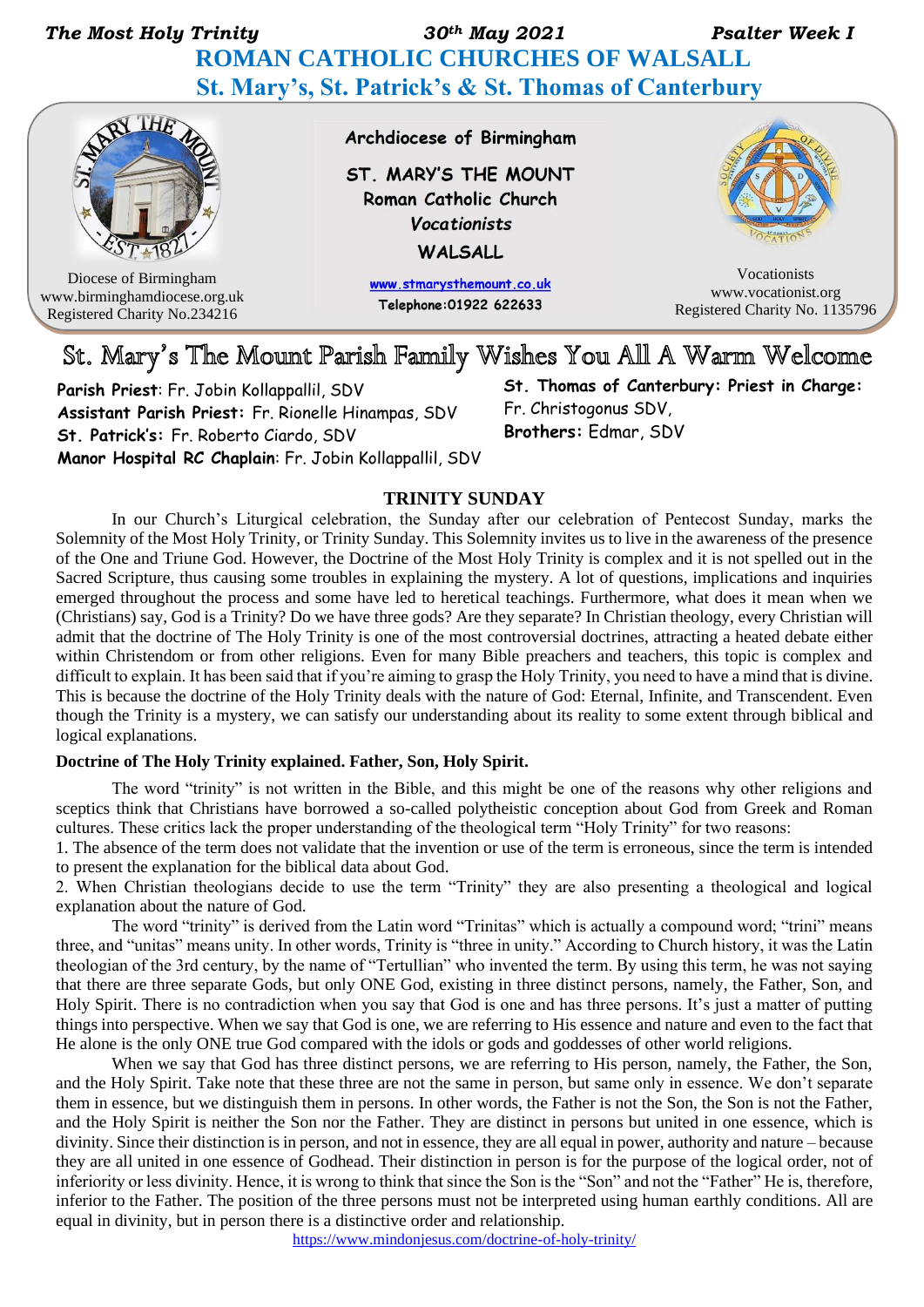### *The Most Holy Trinity 30th May 2021 Psalter Week I*

# **INFORMATION**

- ➢ **Parish Contributions: Last Sunday Offertory:** £985.87 (**Standing Orders:** £805, **Offertory Collection:** 180.87**), Second Collection for Catholic Communications: £62.07. Counting:** This Sunday - Team C, Next Sunday – Team D.
- ➢ **Baptisms, Funerals, & Weddings:** As per the guidelines given by the government and the Bishops' Council, from  $17<sup>th</sup>$  May there have been some changes to the existing COVID regulations, with regard to worship. Attendance for these is limited as follows: Baptisms - 30 people, weddings - 30 people, funerals - 50 people in our church.
- ➢ **Holy Mass on Sundays and weekdays:** We will now be following social distancing rules of 1m plus, together with hand sanitisation and the wearing of face coverings inside church. In addition, we can now resume the practice of having Bidding Prayers, Readers, Eucharistic Ministers, Altar Servers and the Offertory Procession. More details will be available on our parish website. We are still operating a booking system for weekend Masses; you will be able to make a booking online or by telephone. *All Masses will continue to be live streamed for the foreseeable future.*
- ➢ **Choir rehearsals:** After more than a year of not being able to sing, the choir will be meeting for rehearsals on Thursday nights at 8pm in the parish hall. Anyone is welcome to join if interested: reading music isn't essential! We look forward to bringing people together in music. Covid-19 measures are in place. If you have any questions, please email: sa[mueljmorgan@outlook.com](mailto:ueljmorgan@outlook.com)
- ➢ **From Choirboy To Cardinal:** The Joseph leckie Lecture organised by churches together in Walsall will be held at 7.30pm on Friday June 25th in Broadway United Reform Church at the junctions of Broadway North and Sutton Road. The speaker will be Cardinal Michael Fitzgerald M Aft. He was born and bred in Walsall and attended St. Patrick's Primary School and Queen Mary's Grammar School. This lecture will cover his childhood in Walsall, formation as a missionary of Africa, African Experience, work in the Vatican and Experience as a Nuntio in Egypt. This really is a must for your diary.
- ➢ **Cemetery Garden:** We are very fortunate to have a beautiful church cemetery where many of us can visit the graves of our family members and friends. In order to maintain this beautiful place of memories, we would like to form a group of volunteers who are prepared to do some light gardening in the cemetery – as well as enjoying a cup of tea and a chat. If you are interested, please contact Fr. Jobin.
- ➢ **Grant for the Security of the Places of Worship:** Very happy to inform you that our church was awarded a grant of £48500 by the Home Office to increase the security of our church. As a result, there will be an installation of better CCTV, Lighting around the church, and a new Fencing in the cemetery in front of the presbytery. The technical details of the work can be found on the notice board at the portico of the church.
- ➢ **Coffee Mornings:** We are pleased to inform you that we will be resuming refreshments in the parish hall on Thursdays (following 10am Mass) and on Sundays (following 9am Mass). This arrangement will begin on Thursday 3rd June. We will be following social distancing regulations and other safety measures.
- Food Bank: Thanks again for your continued support of our food bank. At the moment, we are short of tinned meat, long life fruit juice, tinned fruit, tea, coffee, jam, pasta, biscuits, tinned potatoes, and shampoo. If you are able to donate, please leave items in the basket in the lobby at Church. We are continuing to support 3 families at the moment, but if you know of another family in need who would welcome support from our SVP Group, please contact Father Jobin.
- ➢ **RIP:** Please pray for the soul of Lorraine Darby who died on Sunday 9th May. Her funeral will take place in our church at 11.30 am on 9<sup>th</sup> June, followed by a committal at Sandwell Valley Crematorium.
- ➢ **RIP:** Please pray for the soul of Edward Joseph Kane who died on 12th May. His Requiem Mass will be at 10am on Thursday 10<sup>th</sup> June, followed by a committal at Streetly Crematorium.
- ➢ **RIP:** Please pray for the soul of Michael Smith who died on 11th May. His Requiem Mass will be at 12:30pm on Friday 11<sup>th</sup> June followed by a committal at Willenhall Lawn Cemetery.

# **Pope Francis's Prayer Intention for June:** *The Beauty of Marriage*

*Let us pray for young people who are preparing for marriage with the support of a Christian community: may they grow in love, with generosity, faithfulness and patience.*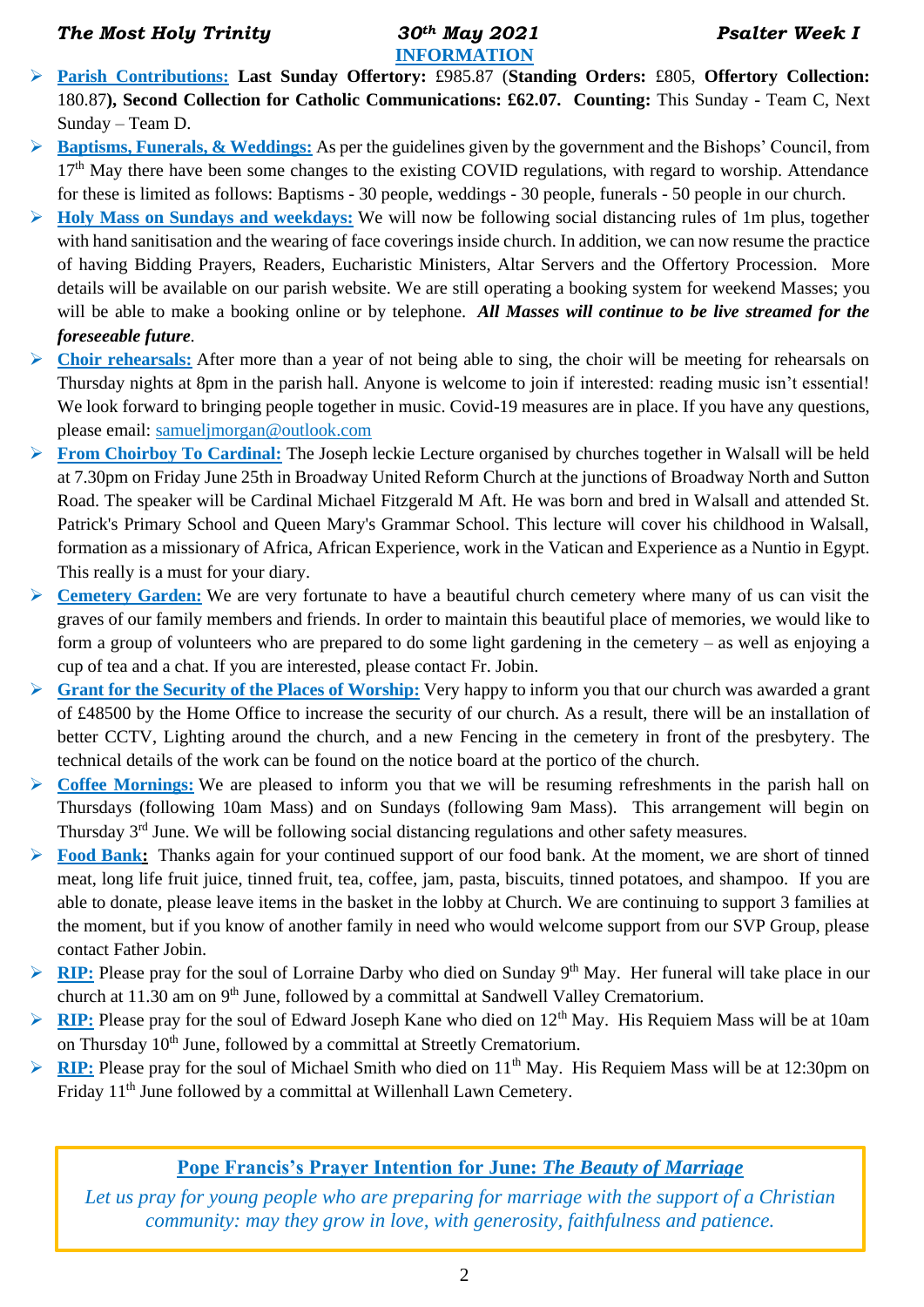# **Prayer for Vocations**

*Divine Jesus, Son of the Eternal Father and Mary Immaculate, grant us and all the faithful true generosity in following your call and bestow on us the grace of your Holy Spirit to persevere in overcoming all obstacles to our vocations. Give the church in our Diocese and throughout the world many holy priests, fervent religious and committed lay people. Through the intercession of the Most Blessed Virgin Mary, all the Angels, Blessed Justin and all Saints, we humbly ask you to hear our prayers and multiply the ministries by which we may serve You and one another in faith and love. Amen. Hail Mary…..*

**Prayer after Communion** 

"O my God and my all, Father, Son and Holy Spirit, may your will be done, your love reign, your glory shine always more in me and in everyone as in yourself, O my God and my all." **Bl. Fr. Justin** 



## **The Prayer for Spiritual Communion**

*My Jesus, I believe that You are present in the Most Holy Sacrament. I love You above all things, and I desire to receive You into my soul. Since I cannot at this moment receive You sacramentally, come at least spiritually into my heart. I embrace You as if You were already there and unite myself wholly to You. Never permit me to be separated from You. Amen.*

#### **Prayer at the Time of Distress**

*Merciful God come to the help of your people. Be our shelter in this time of peril and strengthen the bonds of our community.**Bring healing to all who suffer the ravages of disease and assist those whose skill and art can put an end to this affliction.**Through Christ our Lord. Amen.*

| <b>CONTACT DETAILS</b> |                                         |                                                     |  |  |  |  |  |
|------------------------|-----------------------------------------|-----------------------------------------------------|--|--|--|--|--|
| St. Mary's             |                                         | <b>Address: St. Mary's the Mount Presbytery,</b>    |  |  |  |  |  |
|                        | Fr. Jobin Kollappallil,<br><b>SDV</b>   | Vicarage Walk, Walsall, WS1 3NF                     |  |  |  |  |  |
|                        |                                         | Tel: 01922 622 633                                  |  |  |  |  |  |
|                        |                                         | Web: www.stmarysthemount.co.uk                      |  |  |  |  |  |
|                        |                                         | Parish Email: stmary.walsall@rcaob.org.uk           |  |  |  |  |  |
|                        |                                         | Fr. Jobin: fr.jobin.kollappallil@rcaob.org.uk       |  |  |  |  |  |
|                        |                                         | Fr. Rionelle: fr.rionelle.hinampas@rcaob.org.uk     |  |  |  |  |  |
|                        |                                         | FB: Stmarys Mount; Twitter: @marys_mount            |  |  |  |  |  |
|                        |                                         | Blog: stmarysthemount.tumblr.com                    |  |  |  |  |  |
|                        |                                         | Safeguarding representative: Mrs Karen Donnellan -  |  |  |  |  |  |
|                        |                                         | 07711831462                                         |  |  |  |  |  |
| <b>St. Patrick's</b>   | <b>Fr. Roberto Ciardo</b><br><b>SDV</b> | <b>Address: Blue Lane East, Walsall, WS2 8HN.</b>   |  |  |  |  |  |
|                        |                                         | Tel: 01922 622633                                   |  |  |  |  |  |
|                        |                                         | Email: stpatrick.walsall@rcaob.org.uk               |  |  |  |  |  |
| <b>St. Thomas's</b>    | Fr. Christogonus SDV                    | <b>Address: Dartmouth Avenue, Walsall, WS3 1SP.</b> |  |  |  |  |  |
|                        |                                         | Tel: 07404816951                                    |  |  |  |  |  |
|                        |                                         | Email: frchrisinsdv@gmail.com                       |  |  |  |  |  |